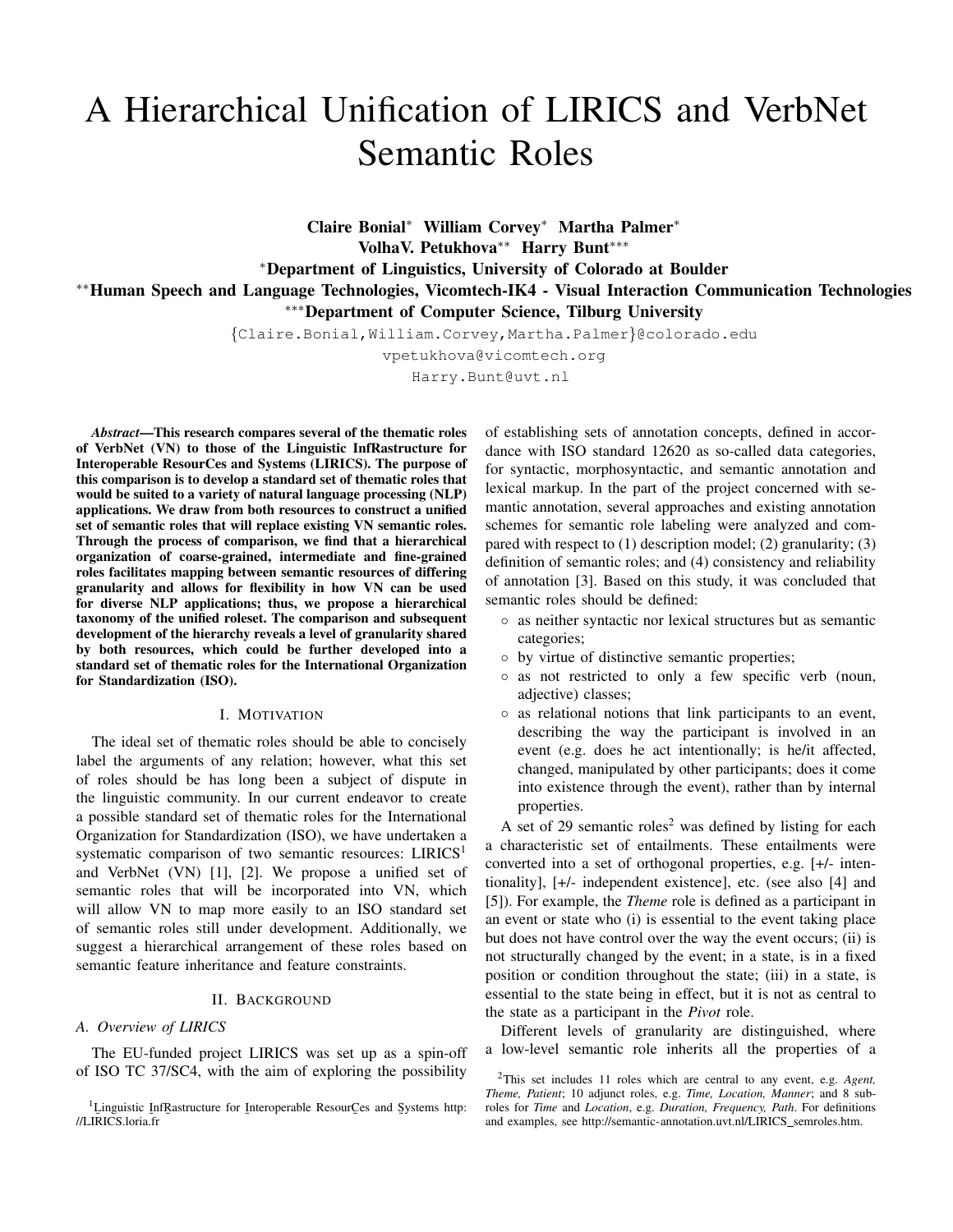high-level role and has an additional feature, which reflects additional or more specific entailments. This results in a shallow hierarchy for several semantic roles, such as *Time*: *Initial Time, Final Time, Frequency* and *Duration*.

The LIRICS set of semantic roles was evaluated with respect to redundancy, completeness and usability for reliable, consistent annotation using a multilingual test suite including English, Dutch, Italian and Spanish (see [3] and [6]). Please refer to Table 1 for the complete set of LIRICS semantic roles.

# *B. Overview of VN*

VN is a lexicon of approximately 5200 English verbs, the organization of which is based upon Levin's (1993) verb classification. Like Levin's classification, the verb classes of VN are organized according to the syntactic behavior of verbs; specifically, VN describes the sets of diathesis alternations that are compatible with each verb in the lexicon. For example, the verb *break* is compatible with the inchoative variation, in which the patient is the subject of the verb ('The window broke'), as well as the causative variation, in which an agent is the subject of the verb and the patient is the object ('The little boy broke the window'); however, the verb *appear* is compatible with the inchoative variation ('A rabbit appeared out of the magician's hat'), but is not compatible with the causative variation (\*'The magician appeared a rabbit out of his hat') ([7]:3).

Although the basis of the classification is syntactic, the verbs of a given class do share semantic regularities as well because, as Levin hypothesized, the syntactic behavior of a verb is largely determined by its meaning [7]. Thus, there is a fundamental assumption in Levin's work that the syntactic frames compatible with a particular verb are a reflection of the underlying semantics; however, the relationship between syntax and semantics was not made explicit in her work. VN expands upon Levin's work by making this relationship explicit through the assignment of thematic roles to each syntactic argument in a given verb class as well as the use of semantic predicates denoting relations between participants and events. For example, the Put class of VN contains the example usage, 'I put the book on the table.' This is represented in VN as follows:

Syntactic representation: NP V NP PP Agent V Theme Destination

Semantic representation: MOTION(DURING(E), THEME) NOT(PREP: on (START(E), THEME, DESTINATION)) PREP: on (END(E), THEME, DESTINATION) CAUSE(AGENT, E)

Thus, in each verb class, the thematic roles are used to link syntactic alternations to semantic predicates, which can serve as a foundation for further inferencing. For this reason, VN relies to an extent on syntactic features.

VN has been used for numerous NLP tasks, most notably, semantic role labeling [2], [8], [9]; additionally, VN has been used for the automatic generation of representations of unseen verbs (here, for example, as dialog systems: [10], [11]). Because VN is intended to be practical for a variety of NLP tasks and is organized into verb classes, the thematic roles in VN differ in several key aspects from those of LIRICS. In its current state VN makes use of (1) commonly used, coarsegrained roles like those of LIRICS (e.g. *Agent*), (2) roles that are specific to certain classes of events, which are intended to convey key semantic components of some verb classes (e.g. *Topic*, which is restricted to verbs of communication) (3) roles that are in part syntactically motivated (e.g. *Predicate*, which is used for classes with predicative complements) (4) roles that are distinguished by internal properties of the participant (e.g. [+animate]) [1], [2]. In contrast, LIRICS uses only roles that are not restricted to specific verb classes, not linked to particular syntactic structures, and not related to internal properties of participants. VN is distinct from LIRICS in these respects in part because, from its inception, VN has been an NLP application-oriented framework. For instance, early versions of VN were evaluated on Parameterized Action Representations (PARS) [1], [12], [13].

Table I provides a complete list of current VN thematic roles, as well as comparisons to those of LIRICS where possible. Note that these roles are those currently found in VN; however, there are plans to change these roles, as discussed in subsequent sections here, and in a previous related paper [14]. Notice that VN has roles that either do not have a mapping to a LIRICS role, or several roles map to a single LIRICS role. This reflects the greater specificity of VN roles, which can be unique to certain event types and therefore not included in the LIRICS roleset. Several of these cases are VN roles labeled with a '1' or '2', which are thought to be symmetrical participants (more than one participant that is involved in an event/state in the same way). These apply to classes of verbs where two participants cooperate equally in a shared action, such as the Chit\_Chat and Contiguous\_Location classes containing verbs like *chat* and *border* respectively.

Although the use of class-specific and/or syntactically motivated roles may be justified by some of the intended NLP applications of VN, such roles are not suitable for a set of standard thematic roles intended to capture purely semantic generalizations of any event or state without regard to syntactic realization. Nonetheless, from a practical perspective, VN has opted to keep roles that are specific to certain classes of events that may be helpful in distinguishing classes of verbs for particular NLP tasks. For example, research in automatic semantic role labeling has demonstrated the importance of the level of granularity of semantic roles: Yi et al. [15] and Loper et al. [16] both demonstrate that because VN labels are more generalizable across verbs than PropBank [17] labels, they are easier for semantic role labeling systems to learn; however, Merlo and Van Der Plas [18] found that the differing levels of granularity of PropBank and VN were both useful, and therefore suggest complementary use of both resources.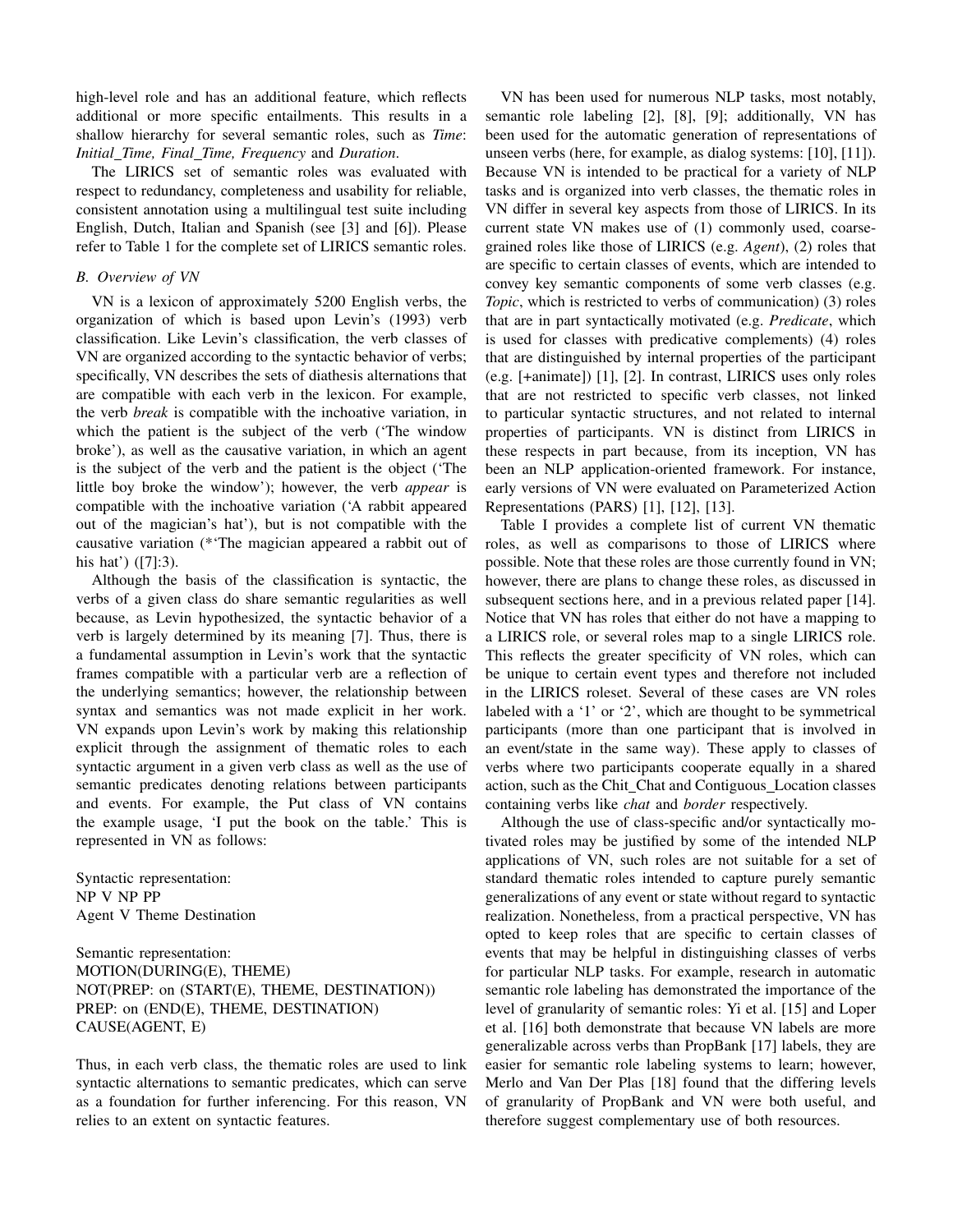| VN role     | <b>LIRICS</b> role | <b>VN</b> (continued) | <b>LIRICS</b> (continued) |  |
|-------------|--------------------|-----------------------|---------------------------|--|
| Actor       | Agent              | Patient               | Patient                   |  |
| Actor 1     | Agent              | Patient1              | Pivot                     |  |
| Actor 2     | Partner            | Patient <sub>2</sub>  | Patient                   |  |
| Agent       | Agent              | Predicate             |                           |  |
| Asset       | Amount             | Product               | Result                    |  |
| Attribute   | Attribute          | Proposition           | ۰                         |  |
| Beneficiary | Beneficiary        | Recipient             | Goal                      |  |
| Cause       | Cause, Reason      | Source                | Source, Initial Location  |  |
| Destination | Final Location     | <b>Stimulus</b>       | Theme                     |  |
| Experiencer | Pivot, Patient     | Theme                 | Theme                     |  |
| Extent      | Amount, Distance   | Theme1                | Theme                     |  |
| Instrument  | Instrument         | Theme2                | Theme                     |  |
| Location    | Location, Setting  | Time                  | Time                      |  |
| Material    | Source             | Topic                 | Theme                     |  |

TABLE I VERBNET ROLES IN COMPARISON TO LIRICS.

Roles that are specific to certain VN classes can be especially helpful in distinguishing classes when the manual annotations of SemLink [16], [19], which includes VN role annotations, are used for training. These annotations reflect differences in the syntactic patterns of coarse-grained and finegrained roles. For example, the fine-grained role *Topic*, specific to verbs of communication, is more likely to be realized in the form of a complement clause, in comparison to the more coarse-grained role *Theme*, which is more likely to be realized in the form of a noun phrase.

Thus, the challenge of integrating an ISO standard set of thematic roles within the organization of VN is one of finding a suitable mapping to the standard so that one can take advantage of the strengths of a set of roles applicable to all verbs, while maintaining the practicalities associated with roles that help to distinguish certain classes of verbs. To this end, a hierarchy of semantic roles is under development that will be implemented in the future as an improvement to VN.

In this hierarchy, coarse-grained roles applicable to all verbs will be superordinate roles. The addition of restrictions on these roles will form the basis of what can be thought of as subordinate roles. For example, in the hierarchy, *Experiencer* is subordinate to *Patient*, thus it inherits all features of *Patient*, but is characterized by the additional restriction [+awareness]; therefore, an *Experiencer* is a *Patient* who is aware of the process denoted by the verb that the participant is undergoing. The role *Patient* is underspecified for awareness. In some cases, the subordinate roles will be specific to certain event classes; for example, *Topic* is a *Theme* with the additional restriction [+information content]; therefore, a *Topic* is a *Theme* in events of information transfer or communication verbs.

The motivation for this hierarchy is that users can select the level of granularity that is ideal for their task. The coarsegrained superordinate role can be used in place of a finergrained role for tasks that require a roleset that has the broadest coverage across all verbs; conversely, fine-grained and class-specific roles can be used for tasks that benefit from information that helps to distinguish classes of verbs.

# III. MERGING THEMATIC ROLESETS THROUGH HIERARCHICAL ORGANIZATION

We will now review key elements of the taxonomy and define the set of thematic roles included.

### *A. A Semantic Role Hierarchy*

Please find an illustration of the hierarchy in Figure  $1<sup>3</sup>$  A hierarchy is a logical property of a set of elements, which can be easily visualized. The hierarchy discussed here is constructed with two goals in mind. First, it includes higherlevel and intermediate nodes that allow all thematic roles to be subsumed under a single root node. Second, major distinctions between trees of thematic roles are theoretically-motivated. We propose a root node of *Participant*. <sup>4</sup> *Participant* dominates the proto-roles *Actor* and *Undergoer* [20], which in turn dominate both intermediate and currently instantiated semantic roles. Roles that are not in a parent-child relationship can co-occur. For instance, *Agent* and *Patient* co-occur frequently but *Patient* and *Experiencer* never co-occur in VN. As previously mentioned, parent-child relationships are governed by additional restrictions placed on the lower node, and in principle nodes that include restrictions may be thought of as either named semantic roles, such as *Recipient*, or as higher nodes plus feature sets (here, *Goal* [+concrete][+animate]).

#### *B. Thematic Role Inventory and Definitions*

A text description of the hierarchy relating feature constraints to semantic role definitions follows. Because each subordinate role inherits all features of superordinate roles, each subordinate role can be thought of as an instance of the superordinate role, with the additional characterization given by that role's constraining feature(s). Although the following augmented VN roleset contributes to the construction of an ISO standard, this standard is still under development and likely will not include some roles listed in italics below. The italicized roles, as defined here, are specific to certain

<sup>3</sup>Roles that will be maintained for VerbNet only are labeled with a 'VN' prefix; these roles will not be included in the planned ISO standard due to their specificity.

<sup>4</sup>Following James Allen, personal communication, Nov. 2009.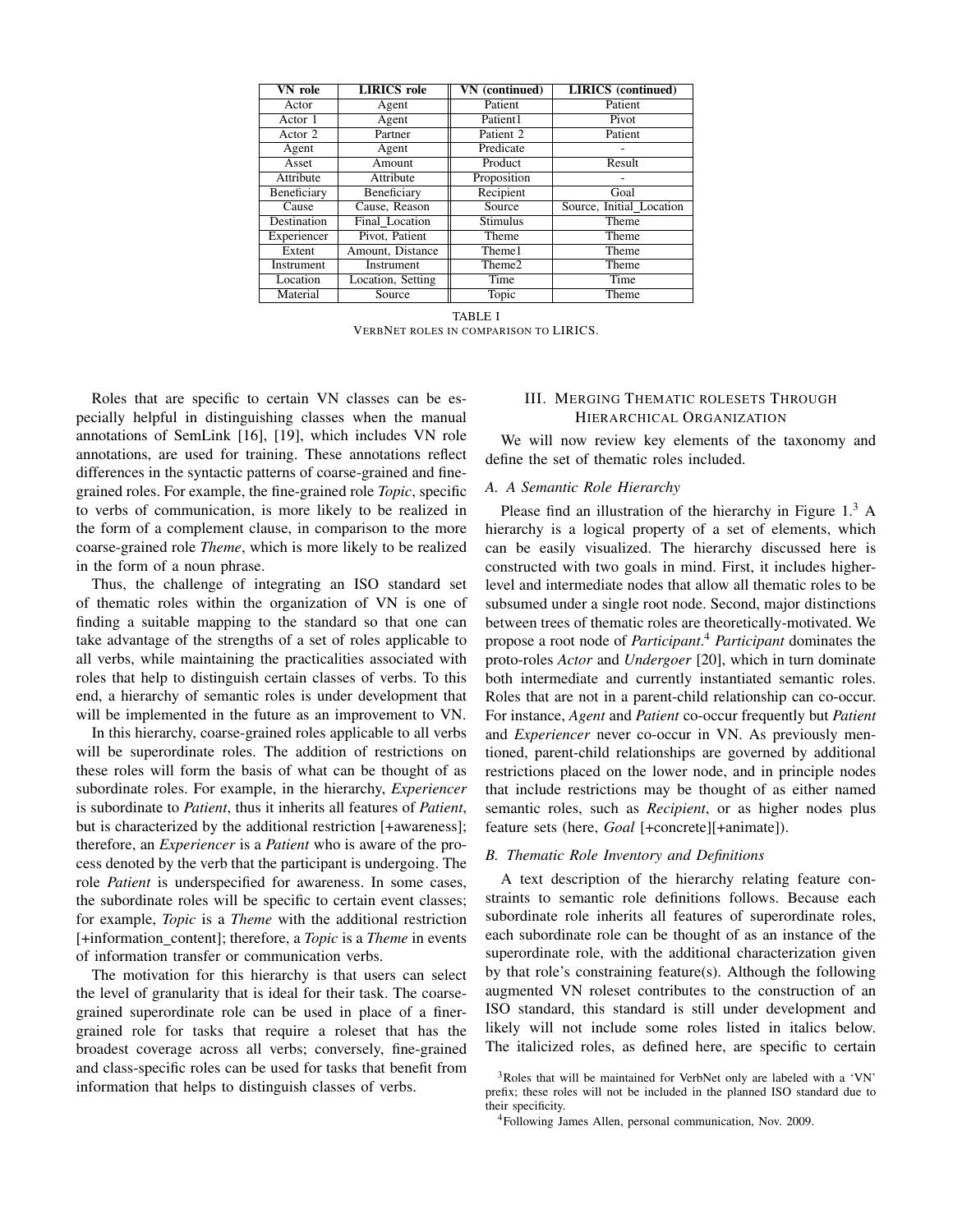event types or defined according to internal properties of participants, potentially making them overly specific for an ISO standard. In several cases, VN will be adopting the LIRICS definition of a role; these are attributed to LIRICS below. The revised roleset is as follows:

- Participant: entity involved in a state or event.
- Actor: Participant that is the instigator of an event.
- Cause: Actor in an event (that may be animate or inanimate) that initiates the event, but that does not act with any intentionality or consciousness; it exists independently of the event. -LIRICS
- Agent: Actor in an event who initiates and carries out the event intentionally or consciously, and who exists independently of the event. -LIRICS
- *Co-Agent: Agent who is acting in coordination or reciprocally with another agent while participating in the same event (specific to events with symmetrical participants).*<sup>5</sup>
- *Stimulus: Cause in an event that elicits an emotional or psychological response (specific to events of perception).*
- Undergoer: Participant in a state or event that is not an instigator of the event or state
- Instrument: Undergoer in an event that is manipulated by an agent, and with which an intentional act is performed; it exists independently of the event. -LIRICS
- Theme: Undergoer that is central to an event or state that does not have control over the way the event occurs, is not structurally changed by the event, and/or is characterized as being in a certain position or condition throughout the state. -revised from LIRICS
- *Co-Theme: Theme that participates in an event or state with another Theme; both participate equally (thereby distinguishing this role from Pivot; specific to events with symmetrical participants).*
- Pivot: Theme that participates in an event with another theme unequally. Pivot is much more central to the event (thereby distinguishing it from Co-Theme).
- *Topic: Theme characterized by information content transferred to another participant (specific to events of communication).*
- Patient: Undergoer in an event that experiences a change of state, location or condition, that is causally involved or directly affected by other participants, and exists independently of the event. -LIRICS
- *Co-Patient: Patient that participates in an event with another patient, both participate equally in the event (specific to events with symmetrical participants).*
- *Experiencer: Patient that is aware of the event undergone (specific to events of perception).*
- Attribute: Undergoer that is a property of an entity or entities, as opposed to the entity itself. -revised from

LIRICS

- Beneficiary: Undergoer in a state or an event that is (potentially) advantaged or disadvantaged by the event or state. -LIRICS
- Place: Participant that represents the state in which an entity exists. -revised from LIRICS
- *Location: Place that is concrete.*
- Source: Place that is the starting point of action; exists independently of the event. -revised from LIRICS
- *Material: Patient that exists at the starting point of action (inheritance from Source), which is transformed through the event into a new entity; concrete or abstract.*
- Initial Location: Source that indicates the concrete, physical location where an event begins or a state becomes true. -revised from LIRICS
- Goal: Place that is the end point of action and exists independently of the event. -revised from LIRICS
- *Destination: Goal that is a concrete, physical location.*
- *Recipient: Destination that is animate.*
- *Result: Goal that comes into existence through the event.*
- *Product: Result that is a concrete object.*
- Time: Participant that indicates an instant or an interval of time during which a state exists or an event took place. -LIRICS
- Initial Time: Time that indicates when an event begins or a state becomes true. -LIRICS
- Final Time: Time that indicates when an event ends or a state becomes false. -LIRICS
- Frequency: Number of occurrences of an event within a given time span. -LIRICS
- Duration: Length or extent of time. -LIRICS
- *Value: Place along a formal scale.*
- *Extent: Value indicating the amount of measurable change to a participant over the course of the event.*
- *Asset: Value that is a concrete object.*

Again, several of these roles are unique to certain classes of events. However, by defining these roles according to their position in the hierarchy, one can opt to use a fine-grained role's superordinate role for tasks that benefit from a thematic roleset that is generalizable to all verbs. This not only provides flexibility in how VN can be used for diverse applications, it also allows VN to map easily to other semantic resources that may have differences in granularity, including the planned ISO standard. Notably, the roles *Predicate* and *Proposition* have been removed from the proposed thematic roleset because they are syntactically motivated and cannot be situated in the hierarchy using semantic constraints.

#### IV. DISCUSSION

This set of roles, organized into a hierarchy, is able to achieve an ideal balance between the strength of LIRICS generalizable roles that are applicable across all verbs and the advantages of finer-grained roles that can help to distinguish VN classes. This can be demonstrated by examining how simple examples would be annotated using the LIRICS framework and the revised VN roles. Consider the following examples,

<sup>5</sup>For all roles containing symmetrical participants, we assume that the ordering is non-arbitrary and may be pragmatically determined and/or relate to figure-ground considerations; however, the usefulness of this distinction may be application-specific; for further description of how and why 'Co'-roles are used, see the Discussion Section.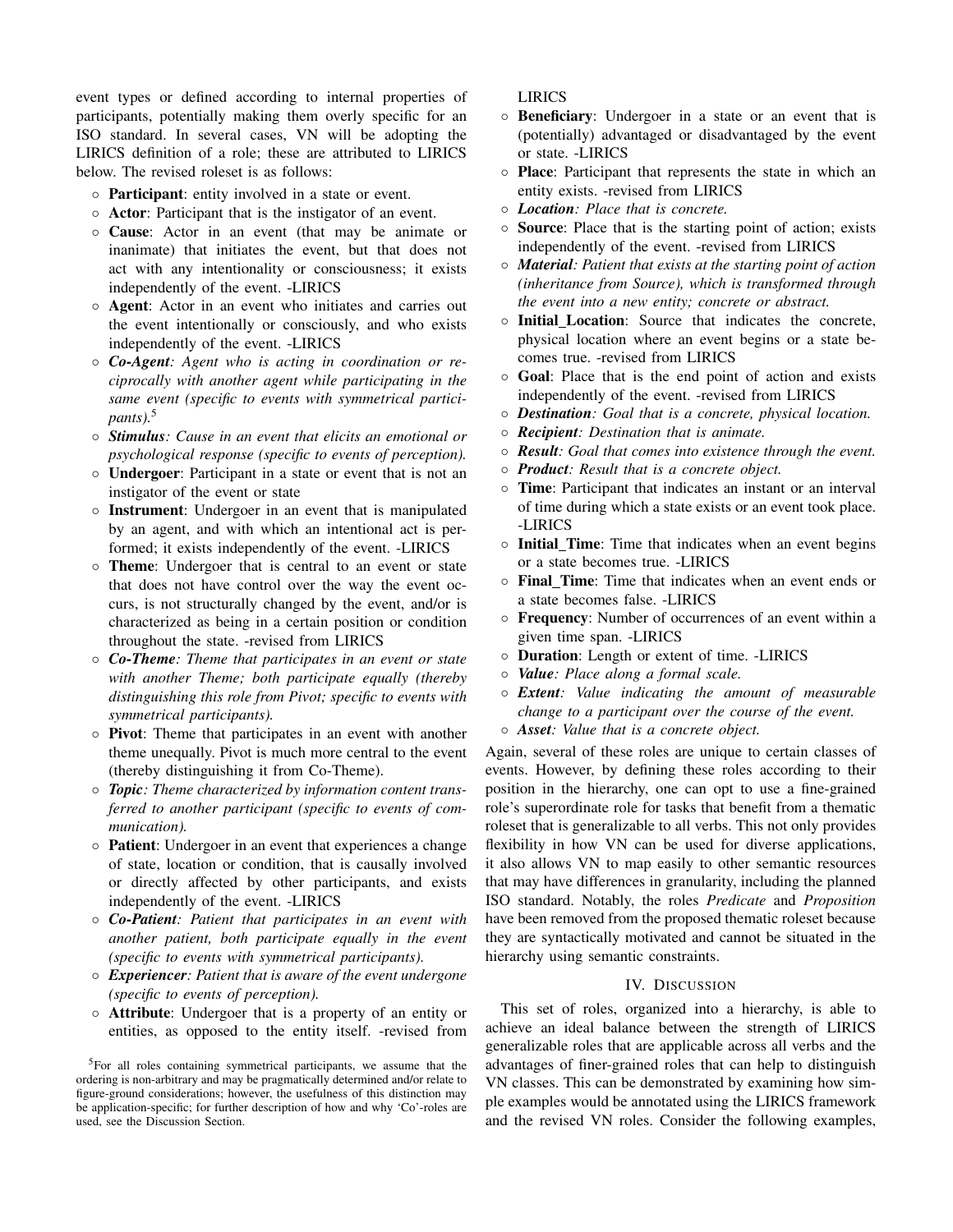which list both coarse-grained and fine-grained levels of VN annotation where there is a distinction:

- 1) He talked about politics. LIRICS:  $He_{AGENT}$  talked $RELATION$  $about\_politics<sub>THEME</sub>$ VN 1 (coarse-grained):  $He_{AGENT}$  talked  $RELATION$ about\_politics $_{\text{THEME}}$ VN 2 (fine-grained):  $He_{AGENT}$  talked  $RELATION$ about\_politicsTOPIC
- 2) He sent the letter to Mary. LIRICS:  $He_{AGENT}$  sent $RELATION$  the letter THEME to\_Mary<sub>GOAL</sub> VN 1 (coarse-grained): HeAGENT sentRELATION the letter  $_{\text{THEME}}$  to Mary<sub>GOAL</sub> VN 2 (fine-grained):  $He_{AGENT}$  sent $_{RELATION}$ the letter  $T_{\text{HEME}}$  to Mary RECIPIENT
- 3) The contractor builds houses. LIRICS: The\_contractor $_{\rm AGENT}$  builds RELATION  $house$ SRESULT VN 1 (coarse-grained): The\_contractor AGENT  $builds<sub>RELATION</sub> houses<sub>RESULT</sub>$ VN 2 (fine-grained): The\_contractor $_{\rm AGENT}$ buildsRELATION housesPRODUCT
- 4) I own twelve oxen. LIRICS:  $I_{\text{PIVOT}}$  own<sub>RELATION</sub> twelve\_oxen<sub>THEME</sub> VN: I $_{\rm PIVOT}$  own $_{\rm RELATION}$  twelve\_oxen $_{\rm THEME}$
- 5) John collaborated with Paul on the task. LIRICS: John $_{\text{AGENT}}$  collaboratedRELATION with Paul $_{\rm PARTNER}$  on the task THEME VN: JohnAGENT collaboratedRELATION with Paul $_{\text{CO}-\text{AGENT}}$  on the task THEME
- 6) The tourists admired the paintings. LIRICS: The\_tourists $_{\rm PIVOT}$  admired $_{\rm RELATION}$ the\_paintings $_{\text{THEME}}$ VN 1 (coarse-grained): The\_tourists PATIENT admired $_{\text{RELATION}}$  the paintings $_{\text{CAUSE}}$ VN 2 (fine-grained): The\_tourists $_{\rm EXPERIENCER}$ admired $_{\text{RELATION}}$  the paintings  $_{\text{STIMULUS}}$

As these examples demonstrate, the coarse-grained roles of VN largely overlap with the roles of LIRICS. It is perhaps this level of granularity, shared by both resources, that will prove to be the ideal level of granularity for the ISO standard. The final two examples show points where the two annotation schemas are quite different; the motivations for maintaining these differences in VN are discussed below.

First consider example (5). Verbs such as *chat, cooperate,* and *speak* correspond to events that usually involve two volitional participants, as in: 'Susan chatted/cooperated with Rachel.' Currently, VN uses the labels *Actor 1* and *Actor 2* to refer to each of these participants. In typical usage, *Actor 1* is the subject of the verb and *Actor 2* occurs in the oblique (e.g. 'with Rachel'). In theory, these labels capture the notion of two volitional actors involved in a single event, where one seems to be a true agent with pragmatic focus (*Actor 1*), while the other participant (*Actor 2*) fulfills the same agentive qualities (volitional instigator) without pragmatic focus.

While LIRICS does not have an exact mapping to *Actor 1* and *Actor 2*, it does have the complementary roles of *Agent* and *Partner*. In the LIRICS framework, an *Agent* is defined as a 'participant in an event who initiates and carries out the event intentionally or consciously, and who exists independently of the event,' while a *Partner* is defined as a 'participant in an event who is intentionally or consciously involved in carrying out the event, but who is not the principal agent of the event, and who exists independently of the event.' Upon examining this distinction between *Agent* and *Partner*, the LIRICS terms were preferable for the following reasons: (1) the labels *Agent* and *Partner* more clearly indicate that there are differing levels of agency between the two roles; (2) using the term *Actor 1* fails to illustrate that the argument is essentially an agent.

Although the use of the LIRICS roles seemed an ideal solution, a practical problem arose in implementing these roles. An adoption of *Agent* and *Partner* produces a potentially confusing incongruency among VN roles: parallel to *Actor 1* and *Actor 2*, VN has the roles *Theme 1, Theme 2, Patient 1* and *Patient 2*. *Theme 1* and *Theme 2*, for example, are used for verbs such as *border, coincide*, and *have*, which denote events that may involve two themes: 'Italy-*Theme 1* borders France-*Theme 2*.' The relationship between the two themes is analogous to the relationship between *Agent* and *Partner*: there is a pragmatically focused theme (*Theme 1*) and a secondary theme (*Theme 2*). In order to accommodate the parallel nature of these roles such that these relationships would be easily understandable to users, it is preferable to maintain the concept behind LIRICS *Agent* and *Partner*, but adjust the labels to *Agent* and *Co-Agent, Theme* and *Co-Theme* and finally *Patient* and *Co-Patient*. Perhaps more importantly, the adoption of *Agent* and *Partner* could also produce ambiguity among roles because there is the possibility that a sentence could involve both a *Partner* to an *Agent* and a *Partner* to a *Theme* or *Patient*, leading to two ambiguous *Partner* arguments. The 'Co-' terminology allows each argument to be easily distinguished by VN users.

Each of the 'Co-' roles should be thought of as semantically identical to the *Agent, Patient* and *Theme* roles. However, for certain applications, it may be useful to distinguish between these two participants in terms of a figure-ground relationship [21]; therefore, VN maintains distinct labels for each participant in an event. Which participant is the bare role and which is the 'Co-' role will be assigned based on syntactic considerations: the 'Co-' role will be assigned to the participant expressed as an oblique or prepositional argument. If this distinction is not useful for the application at hand, then all 'Co-' arguments can be deterministically converted to the bare role label *Agent, Patient* or *Theme* if desired.

Secondly, consider example (6). In the LIRICS framework, *Pivot* is a 'participant in a state that is characterized as being in a certain position or condition throughout the state, and that has a major or central role or effect in that state'. This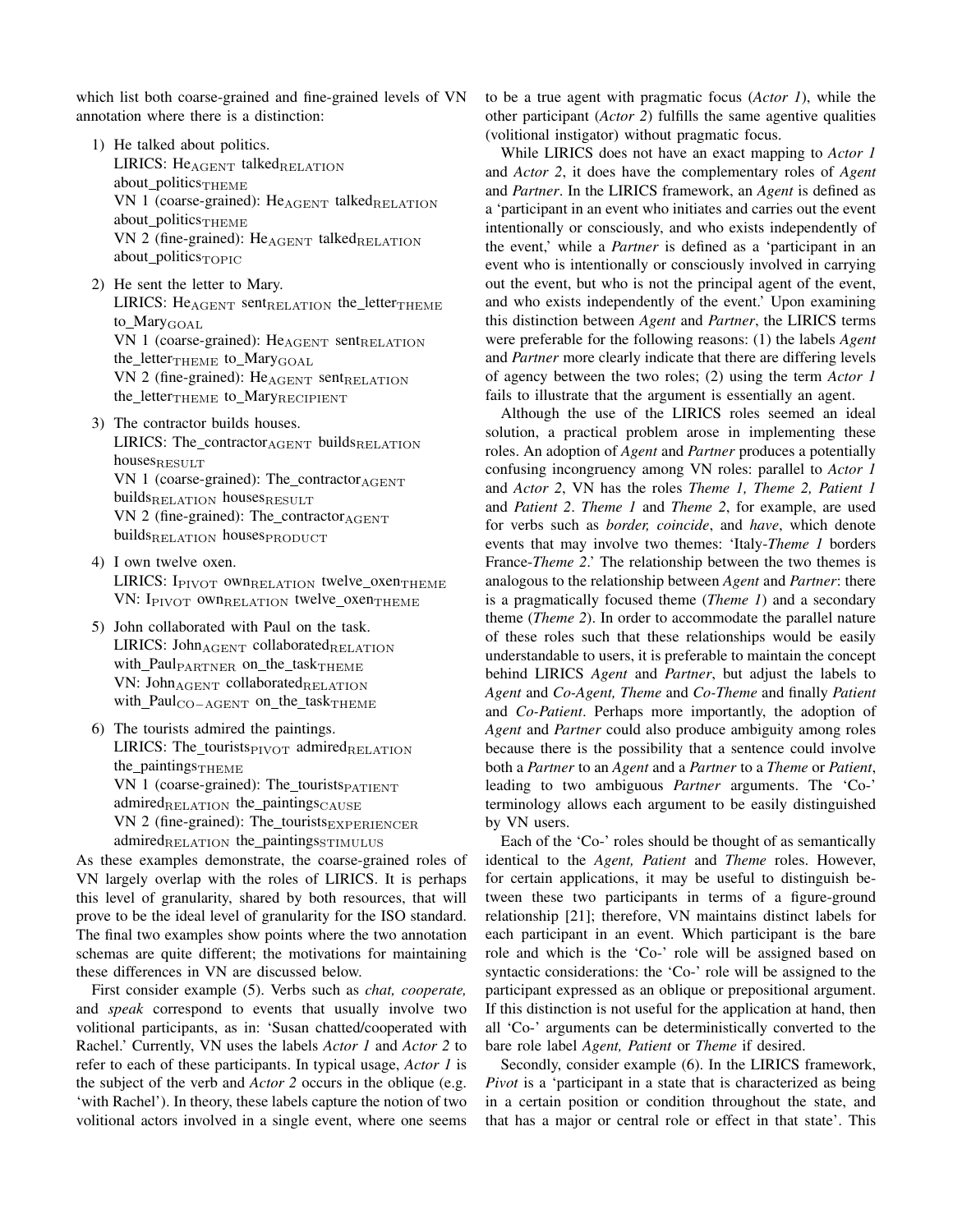| Old VN role       | New VN role        | <b>LIRICS</b> role | Old VN (cont.)       | New VN (cont.)     | LIRICS (cont.)      |
|-------------------|--------------------|--------------------|----------------------|--------------------|---------------------|
| Actor             | Agent              | Agent              | Patient              | Patient            | Patient             |
| Actor 1           | Agent              | Agent              | Patient1             | Patient            | Pivot               |
| Actor 2           | $Co-Agent$         | Partner            | Patient <sub>2</sub> | Co-Patient         | Patient             |
| Agent             | Agent              | Agent              | Predicate            |                    |                     |
| Asset             | Asset              | Amount             | Product              | Result/Product     | Result              |
| Attribute         | Attribute          | Attribute          | Proposition          |                    | ۰                   |
| Beneficiary       | Beneficiary        | Beneficiary        | Recipient            | Recipient          | Goal                |
| Cause             | Cause              | Cause              | Source               | Source/Initial Loc | Source/Initial Loc. |
| Destination       | <b>Destination</b> | Final Location     | <b>Stimulus</b>      | <b>Stimulus</b>    | Theme               |
| Experiencer       | Experiencer        | Pivot              | Theme                | Theme              | Theme               |
| Extent            | Extent             | Amount/Distance    | Theme1               | Theme              | Theme               |
| <b>Instrument</b> | Instrument         | Instrument         | Theme2               | $Co$ -Theme        | Theme               |
| Location          | Location           | Location           | Time                 | Time               | Time                |
| Material          | Material           | Source             | Topic                | Topic              | Theme               |

TABLE II REVISED VERBNET ROLES IN COMPARISON TO LIRICS.

definition can apply, as seen in example (6), to arguments that would be considered *Experiencers* in VN. Although *Pivot* will be incorporated into VN, in the VN framework the definition of *Pivot* is somewhat narrower: *Pivot* strictly applies to a *Theme* accompanied by a secondary *Theme* that is much less central to the event. This definition arose out of careful consideration of how the *Theme* and *Co-Theme* roles would be used in replacing existing *Theme 1, Theme 2* roles. In certain VN classes, it was found that the current usage of *Theme 1* was inconsistent: for verbs in the Own and Require classes, using *Theme 1* to refer to the 'possessor' or 'requirer' seemed to obscure an important distinction between this type of participant and other *Theme 1* arguments, wherein the *Theme 1* is primarily being located (e.g. 'Italy' in 'Italy borders France'). For verbs in the Own and Require classes, *Theme 1* was not located; rather these verbs involve a state of ownership or need. Therefore, for the Own and Require classes, we did not adopt *Theme* and *Co-Theme* to replace *Theme 1* and *Theme 2*. Instead, we chose to adopt the label *Pivot*, with a somewhat revised definition, for participants in a state of ownership or need, and to use *Theme* to refer only to the owned or needed participants (as exemplified in (4)).

One may wonder why *Experiencer* was not used as the argument label for the participant in a state of ownership or need in a fashion similar to the usage of this role seen in example (6). In the VN framework, *Experiencer* differs from *Pivot* in that *Experiencers* undergo a change of state that the participant is aware of in reaction to a particular *Stimulus/Cause*, whereas *Pivots* continue in an unchanged state and are not reacting to another participant. In example (4), 'I own twelve oxen', the oxen clearly do not cause the state of ownership, instead they simply exist in a related state of being owned. However, in example (6), the paintings do evoke a change from an unspecified state to a state of admiration. Therefore, although the VN usage of *Pivot* is not incompatible with the LIRICS definition of this role, there seems to be a difference in how the two frameworks view certain stative verbs: in VN, the instigation of the state is highlighted through the use of *Experiencer* and *Stimulus*, whereas in LIRICS the continuing, static nature of a state is highlighted through the use of *Pivot* and *Theme*.

A summary of the revised VN roles in comparison to LIRICS roles is found in Table II.

### V. CONCLUSION AND FUTURE WORK

This project extends previous work in reconciling LIRICS and VN semantic roles ([14]) by proposing a hierarchical organization of a unified set of roles. As shown, this hierarchy exploits variation in semantic role granularity to utilize the strengths of both projects. The hierarchy will be incorporated into the current version of VN as a reference with the most specific roles listed in each individual class, such that users may select the level of granularity most suited to an individual application. We expect that the hierarchy, in conjunction with VN semantic predicates, will enhance the inferences that may be drawn from VN annotations. By organizing semantic roles hierarchically, relationships between more fine-grained roles, such as *Recipient* and *Destination*, become clearer through their relationship via a higher node, here *Goal*.

Additionally, we believe that the organization of the VN roleset into a hierarchy will facilitate mapping between VN and other semantic resources, such as FrameNet [22], and PropBank. For example, in this research we have shown in the annotation examples that there is a level of the hierarchy that maps almost seamlessly to LIRICS. Other resources can be mapped easily to VN in a similar fashion, given that one level of the hierarchy should be compatible with the granularity of roles used in that resource. After the establishment of an ISO standard set of thematic roles, this flexibility will ensure that VN will be compatible with that standard.

Future work will extend the current hierarchy to incorporate intuitions from other prominent resources by using Semlink, a resource maintained at the University of Colorado that provides mappings between the semantic roles of VerbNet, FrameNet, and PropBank, and, as mentioned previously, provides a corpus in which the verbs have been annotated with VerbNet classes, FrameNet frames, and PropBank rolesets. Our hope is that the set of thematic roles identified here, in